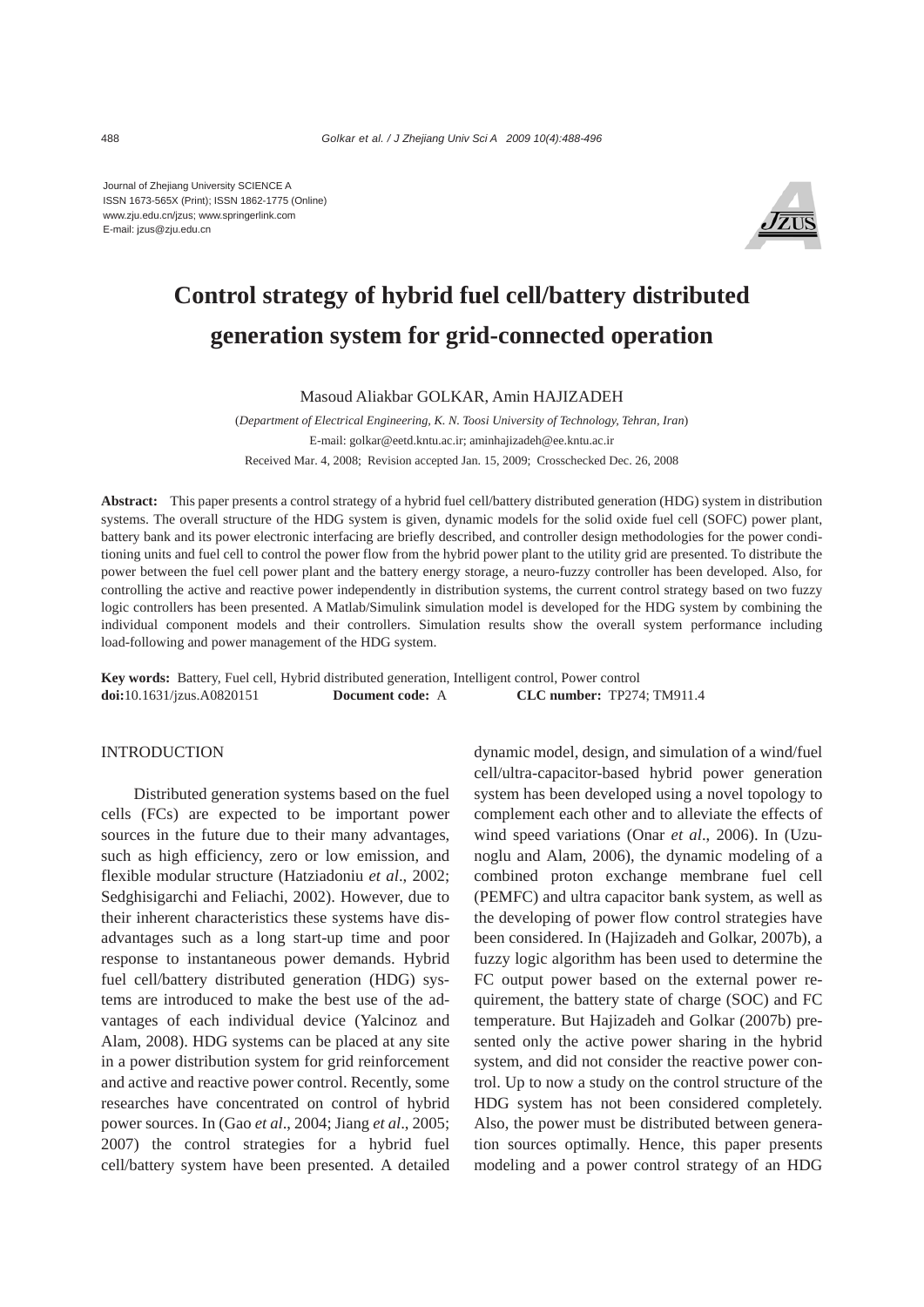system with real and reactive power control capability. The dynamic model of each component is investigated. Then the control structure based on the developed model is presented.

# MODELING OF HYBRID DISTRIBUTED GEN-ERATION SYSTEM

To meet the system operational requirements, an HDG system needs to be interfaced through a set of power electronic devices (Hajizadeh and Golkar, 2007a). The interface is very important as it affects the operation of the hybrid fuel cell/battery system as well as the power grid. Fig.1 shows the schematic diagram of the HDG system proposed in this study. This section describes the dynamic models for the main components of the system shown in Fig.1, namely for the solid oxide fuel cell (SOFC) power plant, the battery, the DC/DC converters, and the three-phase inverter.



**Fig.1 Block diagram of a hybrid fuel cell/battery distributed generation system** 

#### **Solid oxide fuel cell model**

The model of an SOFC power plant used in this study is based on the dynamic SOFC stack model developed and validated in (Padulles *et al*., 2000). The FC model used in this study is realized in Matlab and Simulink. The following equation models the voltage of the FC stack:

$$
V_{\rm fc} = N_0 \left( E_0 + \frac{RT}{2F} \ln \left( \frac{(P_{\rm H_2} P_{\rm O_2})^{0.5}}{P_{\rm H_2O}} \right) \right) - rI_{\rm f0}, \quad (1)
$$

with  $P_{\text{H}_2}$ ,  $P_{\text{H}_2\text{O}}$ ,  $P_{\text{O}_2}$  determined by the following differential equations:

$$
\begin{cases}\nP_{\text{H}_{2}} = -\frac{1}{t_{\text{H}_{2}}} \left( P_{\text{H}_{2}} + \frac{1}{K_{\text{H}_{2}}} (q_{\text{H}_{2}}^{\text{in}} - 2K_{\text{r}} I_{\text{fc}}) \right), \\
P_{\text{H}_{2}\text{O}} = -\frac{1}{t_{\text{H}_{2}\text{O}}} \left( P_{\text{H}_{2}\text{O}} + \frac{2}{K_{\text{H}_{2}\text{O}}} K_{\text{r}} I_{\text{fc}} \right), \\
P_{\text{O}_{2}} = -\frac{1}{t_{\text{O}_{2}}} \left( P_{\text{O}_{2}} + \frac{1}{K_{\text{O}_{2}}} (q_{\text{O}_{2}}^{\text{in}} - K_{\text{r}} I_{\text{fc}}) \right),\n\end{cases} (2)
$$

where  $N_0$  is the number of series FCs in the stack;  $E_0$ is the standard no-load voltage (V); *R* is the universal gas constant  $(\times 101.325 \text{ kPa/(kmol·K)});$  *T* is the absolute temperature  $(K)$ ;  $I_{f0}$  is the current of the FC stack (A); *F* is Faraday's constant (C/kmol);  $K_{\text{H}_2}$ ,  $K_{\text{H}_2\text{O}}$ and  $K_{\text{O}_2}$  are the molar constants (kmol/(101.325) kPa·s)) of the hydrogen, water, and oxygen valves, respectively;  $K_r$  is the modeling constant (kmol/(s·A));  $P_{\text{H}_2}$ ,  $P_{\text{H}_2\text{O}}$  and  $P_{\text{O}_2}$  are the partial pressure (×101.325) kPa) of hydrogen, water and oxygen, respectively;  $q_{\text{H}_2}^{\text{in}}$  is the hydrogen input flow (kmol/s);  $q_{\text{O}_2}^{\text{in}}$  is the oxygen input flow (kmol/s);  $r$  is the FC internal resistance ( $\Omega$ );  $t_{\text{H}_2}$ ,  $t_{\text{O}_2}$  and  $t_{\text{H}_2\text{O}}$  are the hydrogen, oxygen and water time constants (s), respectively.

The  $K_r$  constant is defined by the relationship between the rate of reactant hydrogen and the FC current:

$$
q_{\rm H_2}^{\rm r} = \frac{N_0 I}{2F} = 2K_{\rm r}I,\tag{3}
$$

where  $q_{\text{H}_2}^{\text{r}}$  is the hydrogen flow that reacts (kmol/s).

Another important operating variable is the reactant utilization,  $U_f$ , referred to as the fraction of the total fuel (or oxidant) introduced into an FC that reacts electrochemically:

$$
U_{\rm f} = \frac{q_{\rm H_2}^{\rm in} - q_{\rm H_2}^{\rm out}}{q_{\rm H_2}^{\rm in}} = \frac{q_{\rm H_2}^{\rm r}}{q_{\rm H_2}^{\rm in}},\tag{4}
$$

where  $q_{\text{H}_2}^{\text{out}}$  is the hydrogen output flow (kmol/s).

A high utilization is considered desirable because it minimizes the required fuel and oxidant flow, for a minimum fuel cost and compressor load and size.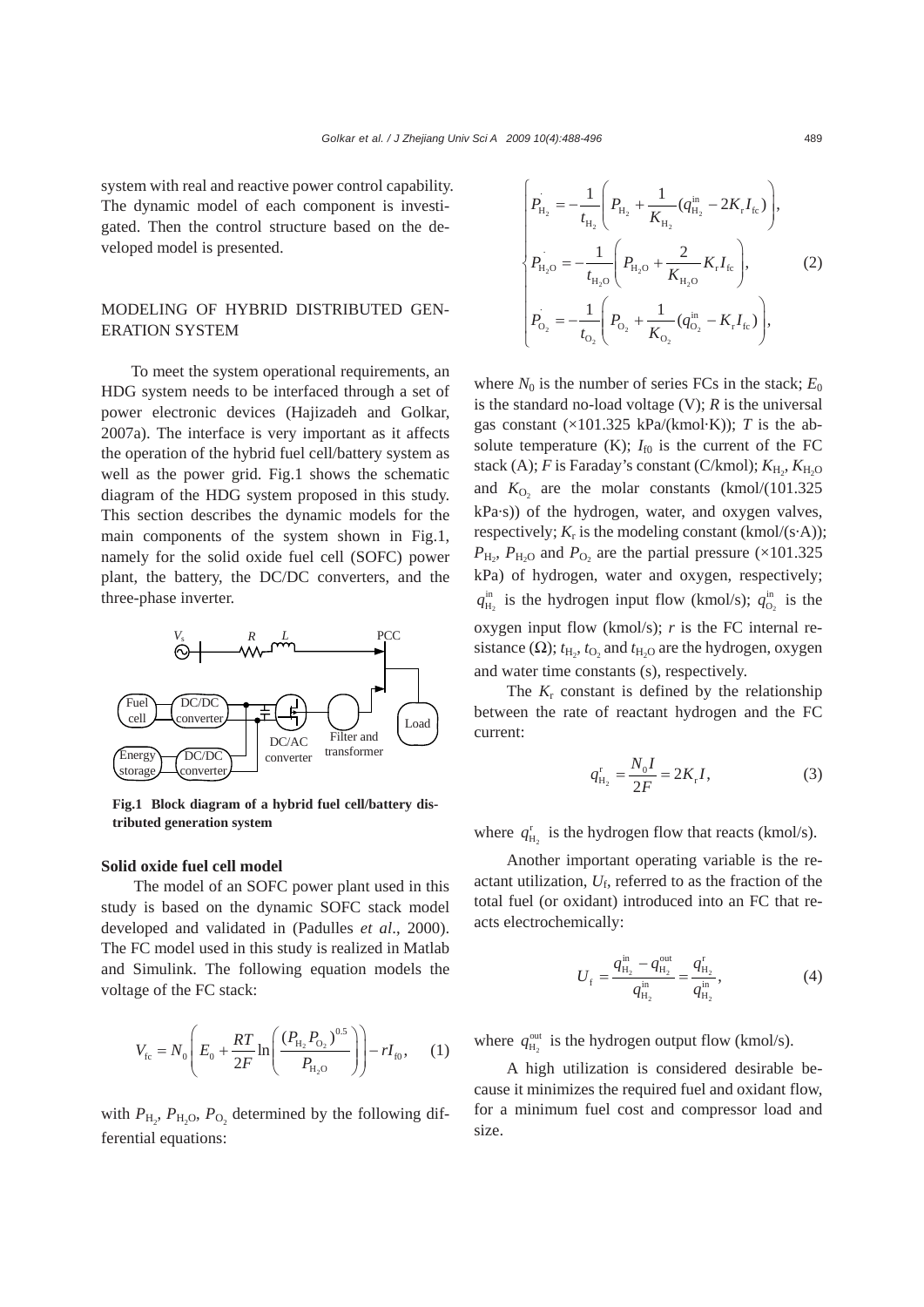#### **Battery model**

The battery model used is essentially two RC circuits connected in series, as shown in Fig.2.



**Fig.2 RC model of the battery** 

The internal resistance  $(R_a)$  and the open circuit voltage  $(V_{oc})$  are functions of the battery state of charge  $(Q<sub>SOC</sub>)$ . The voltages across the two capacitors and  $Q_{\text{SOC}}$  are the three state variables for the battery (Hajizadeh and Golkar, 2007b):

$$
V_{\text{oc}} = 338.8(0.942\,46 + 0.057\,54Q_{\text{SOC}}),\tag{5}
$$

$$
R_{\rm a}C_{\rm p}\frac{\rm d e_{\rm a}}{\rm d t}+\frac{R_{\rm a}+R_{\rm b}}{R_{\rm b}}e_{\rm a}=V_{\rm oc}+\frac{R_{\rm a}}{R_{\rm b}}e_{\rm b},\qquad(6)
$$

$$
R_{\rm b}C_{\rm i}\frac{d e_{\rm b}}{dt} + e_{\rm b} = e_{\rm a} - R_{\rm b}i_{\rm tb},\tag{7}
$$

where  $R_a$  is the battery internal resistance ( $\Omega$ );  $R_b$  is the terminal ohmic resistance  $(\Omega)$ ;  $C_i$  is the incipient capacitance (F);  $C_p$  is the polarization capacitance (F);  $V_{\text{oc}}$  is the charge-dependent open circuit voltage (V).

The battery state of charge,  $Q_{SOC}$ , is the only state variable of the battery system,

$$
\frac{\mathrm{d}Q_{\text{SOC}}}{\mathrm{d}t} = \frac{I_{\text{tb}}}{Q_{\text{m}}},\tag{8}
$$

where  $Q_m$  is the maximum battery charge  $(A \cdot h)$ , and  $I_{tb}$  is the battery current (A), calculated by

$$
I_{\text{tb}} = \frac{V_{\text{oc}} - \sqrt{V_{\text{oc}}^2 - 4(R_{\text{a}} + R_{\text{b}})P_{\text{b}}}}{2(R_{\text{a}} + R_{\text{b}})},
$$
(9)

where  $P_b$  is the output power (W) of the battery.

#### **DC/DC converter modeling**

To connect an FC to an external power system, it is necessary to boost the FC voltage or to increase the number of cells. The role of the DC/DC boost converter is to increase the FC voltage, to control the FC power, and to regulate the voltage. Fig.3 shows the DC/DC converter model. This boost converter is described by the following two nonlinear state space averaged equations (Hajizadeh and Golkar, 2007a):

$$
\begin{cases}\n\frac{dX_1}{dt} = \frac{1-d}{L} X_2 + \frac{d}{L} U, \\
\frac{dX_2}{dt} = \frac{-(1-d)}{C} X_1 - \frac{X_2}{RC},\n\end{cases}
$$
\n(10)

where *d* is the duty cycle of the switching device; *U* is the input voltage (V);  $X_1$  is the inductor current (A);  $X_2$  is the capacitor voltage (V).



**Fig.3 DC/DC converter model** 

## **DC/AC converter modeling**

Various power electronic circuits have been proposed to interface different energy sources with the AC loads and utility grid. Pulse-width-modulated (PWM) voltage source inverters (VSIs) are widely used to interconnect an FC energy system to the AC loads and utility grid. For this purpose, a dynamic model of the voltage source inverter has been developed, as given in Fig.4. To reduce the harmonics, filters are connected between the converter and the grid, represented by *L*s and *R*s, respectively. In Fig.4,  $V_{\text{ia}}$ ,  $V_{\text{ib}}$ ,  $V_{\text{ic}}$  are the three-phase AC voltage outputs of the inverter, and  $i_a$ ,  $i_b$ ,  $i_c$  are the three-phase AC current outputs of the inverter. The bus voltages of the grid are  $V_{\text{sa}}$ ,  $V_{\text{sb}}$ ,  $V_{\text{sc}}$ .

The dynamic model of the three-phase VSC is represented in (Yang *et al*., 2001; Hajizadeh and Golkar, 2007a) as

$$
\frac{di_k}{dt} = -\frac{R_s}{L_s}i_k + \frac{1}{L_s}(V_{ik} - V_{sk}),
$$
 (11)

where  $k=a$ , b, or c;  $L<sub>s</sub>$  is the inductance of the line connecting to the load  $(H)$ ;  $R_s$  is the resistance of the line connecting to the load  $(\Omega)$ .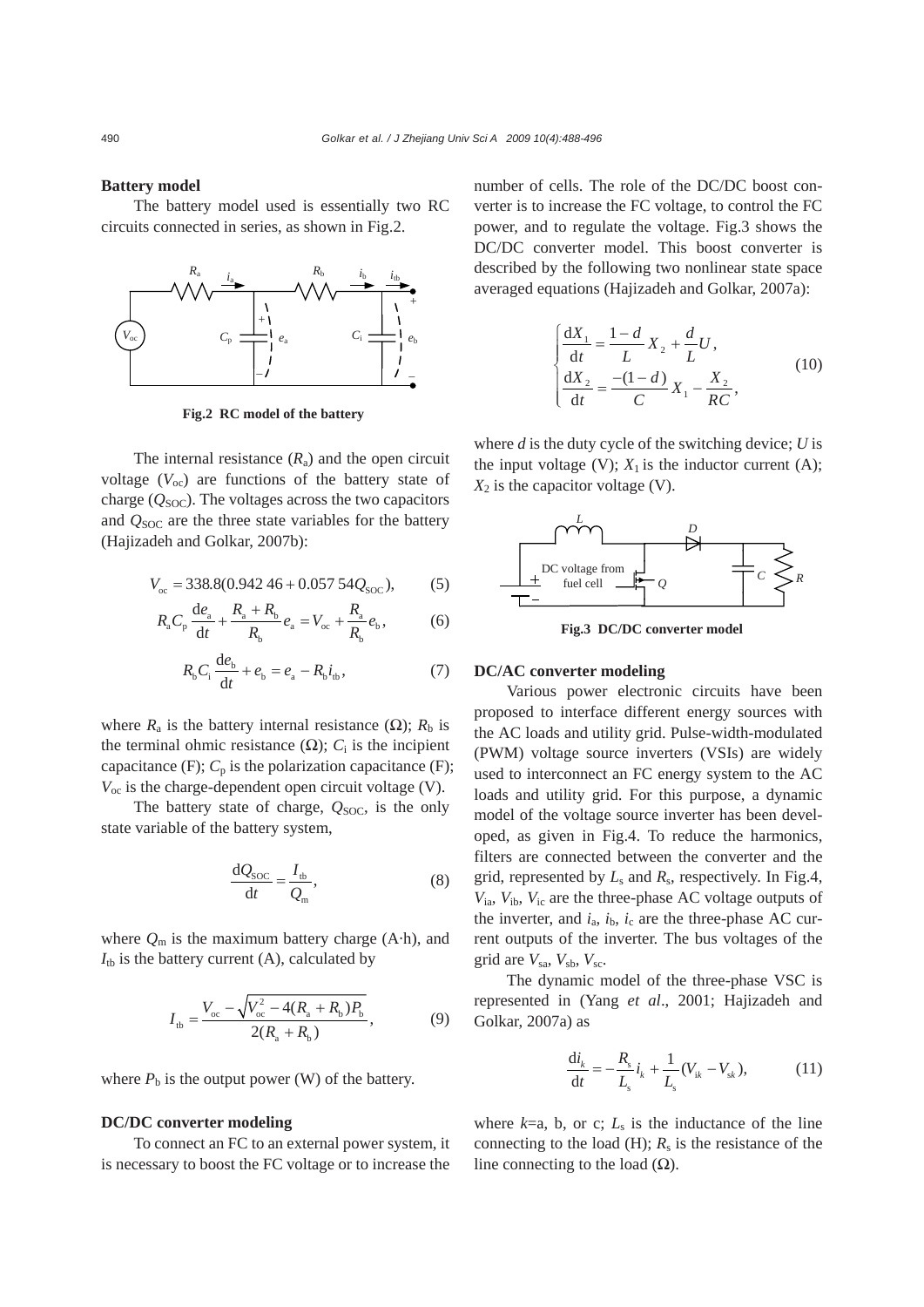

**Fig.4 DC/AC converter model** 

To develop the dynamic model, the states Eq.(11) are transformed to the system synchronous reference frame as

$$
\begin{cases}\n\frac{d\dot{i}_q}{dt} = \frac{-R_s \omega_s}{L_s} \dot{i}_q - \omega_s \dot{i}_d + \frac{\omega_s}{L_s} m V_{dc} \sin(\delta + \theta_s) - \frac{\omega_s}{L_s} V_s \sin \theta_s, \\
\frac{d\dot{i}_d}{dt} = \frac{-R_s \omega_s}{L_s} \dot{i}_d + \omega_s \dot{i}_q + \frac{\omega_s}{L_s} m V_{dc} \cos(\delta + \theta_s) - \frac{\omega_s}{L_s} V_s \cos \theta_s,\n\end{cases} (12)
$$

where  $V_{dc}$  is the DC bus terminal voltage (V);  $V_s$  is the load terminal voltage (V);  $\delta$  is the phase angle of the AC voltage (rad); *m* is the inverter modulation index;  $\omega_s$  is the angular frequency and  $\theta_s = \omega_s t$ .

#### CONTROL STRATEGY OF THE HDG SYSTEM

In this section, the control strategy of the HDG system has been presented. The overall control structure has been illustrated in Fig.5, which includes the power flow controller and local controllers for power conditioning units and the FC. The term 'power flow control' refers to the design of the higher-level control algorithm that determines the proper power level to be generated, and its split between the two power sources. The details for this control structure are explained below.

### **Power flow control between power sources**

The power flow control strategy is designed to determine the proper power level between the FC stack and battery energy storage, while satisfying the power demand from the load and maintaining adequate energy in the energy storage device. Frequent power demand variations and unpredictable load profile are unavoidable uncertainties. Also, nonlinear and often time-varying subsystems add to the complexity of the structure of a hybrid system.

DC/DC Fuel cell  $\Box$  CONVerter Load  $V_s$  **R**  $\frac{L}{2}$  **PCC** DC/AC converter DC/AC converter controller DC/DC converter controller Fuel cell controller  $\frac{1}{DC/DC}$ converter **Battery** energy storage Filter and transformer Power flow controller *Q*SOC *P*<sub>demand</sub>  $T_{\rm fc}$  $P_{\text{fc opt}}(k)$  $P_{\text{batt}}(k)$  Power flow  $P_{\text{f}_k}(k-1)$  $\delta_{\text{aut}}(k-1)$ 

**Fig.5 Control strategy structure for a hybrid distributed generation system** 

Moreover, the control strategy must act online to distribute the power between power sources based on the system conditions. Hence an online control strategy based on fuzzy logic has been proposed for instantaneous power management in (Hajizadeh and Golkar, 2007b). But the parameters of the proposed fuzzy controller during the power management have been considered constantly and it has not the adaptive property. To improve the performance of the power flow control strategy, we present the neuro-fuzzy control strategy in this study. The term 'neuro-fuzzy system' refers to combinations of neural networks and fuzzy systems. In the proposed control structure, the FC power is determined optimally according to the demand power ( $P_{\text{demand}}$ ), the battery power ( $P_{\text{batt}}$ ), the battery's state of charge  $(Q<sub>SOC</sub>)$  and the FC power in one step before  $(P_{fc}(k-1))$ . In addition to generating the FC power optimally, the efficiency maps of the FC power source and battery energy storage are used (Figs.6 and 7). As shown in Fig.6, the maximum efficiency of FC is around the power of 30 kW; according to Fig.7, the maximum efficiency of battery energy storage during the charge and discharge cycles is around the state of charge of 75%. Moreover, in order to operate the FC stack at an optimal fuel utilization point (approximately 85%) (Zhu and Tomsovic, 2002), the FC controller is to maintain an optimal hydrogen utilization,  $U_{\text{font}}$ , around 85%. So, the error function in Eq.(13) has been used for the neuro-fuzzy control strategy to train the parameters of membership functions in fuzzy controllers. This process shall be explained in the next subsection in detail.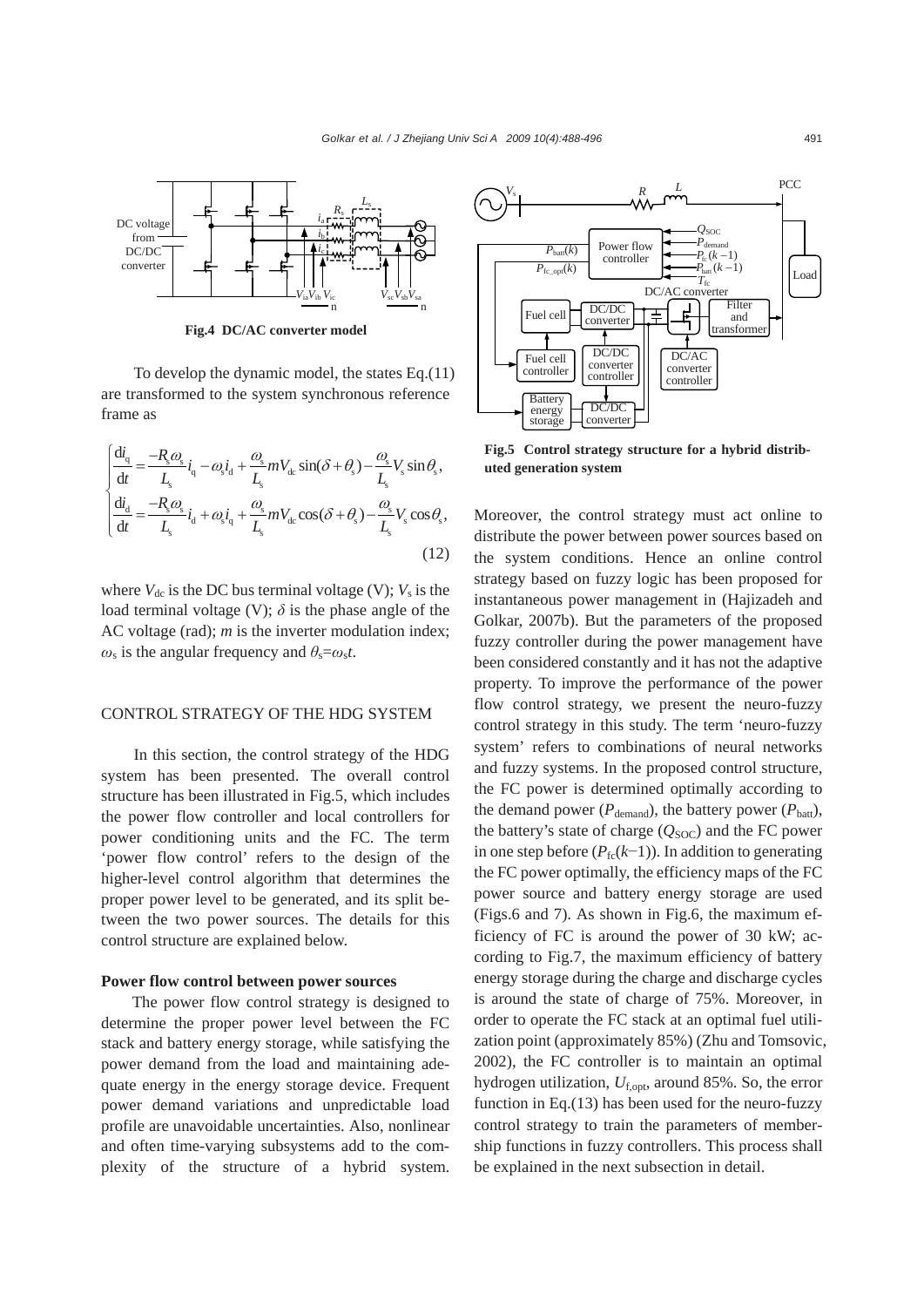

**Fig.6 Efficiency map of the fuel cell stack** 



**Fig.7 Charge and discharge diagram of battery**

$$
E(k) = \sum_{k=1}^{N-1} \left( w_1 (P_{\text{fc}}(k) - P_{\text{fc\_opt}})^2 + w_2 (Q_{\text{SOC}}(k) - Q_{\text{SOC opt}})^2 + w_3 (U_f(k) - U_{\text{f\_opt}})^2 \right),
$$
(13)

where *N* is the duration of the power demand;  $w_1, w_2$ and  $w_3$  are the weighting coefficients representing the relative importance of the objectives and they must satisfy

$$
w_1 + w_2 + w_3 = 1. \tag{14}
$$

## **Neuro-fuzzy control strategy**

Recently, the combination of neural networks and fuzzy logic has received attention. Neural networks bring into this union the ability to learn, but also require an excessive number of iterations for training of complex systems. Fuzzy logic offers a system model based on membership functions and a rule base, but requires an explicit stating of the IF/THEN rules. In this type of model, the condition part uses linguistic variables and the conclusion part is represented by a numerical value that is considered as a function of the system condition expressed with the variables  $x_1, x_2, \ldots, x_m$ :

$$
\omega^l = g(x_1, x_2, ..., x_m). \tag{15}
$$

The neuro-fuzzy algorithm uses membership functions of Gaussian type. With Gaussian fuzzy sets, the algorithm is capable of utilizing all information contained in the training set to calculate each rule conclusion, which is different when using triangular partitions. Fig.8 illustrates the neuro-fuzzy scheme for an example with two input variables  $(x_1, x_2)$  and one output variable (*y*). In the first stage of the neuro-fuzzy scheme, the two inputs are codified into linguistic values by the set of Gaussian membership functions (MFs) attributed to each variable. The second stage calculates each rule  $R^{(l)}$  as its respective activation degree. Last, the inference mechanism weights each rule conclusion  $\omega^{(l)}$ , initialized by the cluster-based algorithm, using the activation degree computed in the second stage. The error signal between the model inferred value *Y* and the respective measured value (or teaching value) *y'*, is used by the gradient descent method to adjust each rule conclusion. The algorithm modifies the values of  $\omega^{(l)}$  to minimize an objective function *E* usually expressed by the mean quadratic error:

$$
E = \frac{1}{2} [Y(x'(k)) - y'(k)]^2.
$$
 (16)



**Fig.8 The neuro-fuzzy control structure**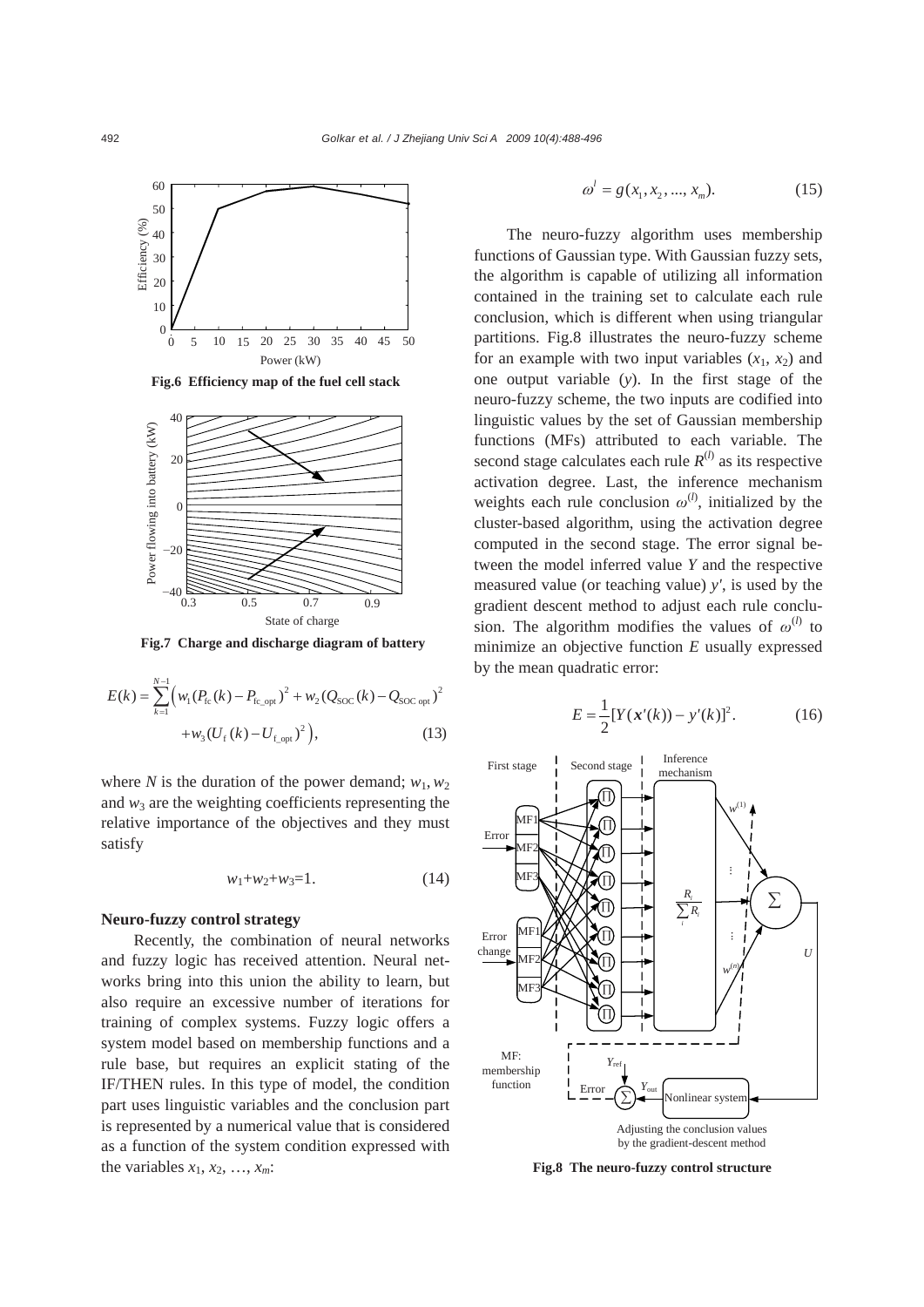In Eq.(16), the value  $y'(k)$  is the desired output value related with the condition vector  $x'(k) =$  $[x'_1, x'_2, \ldots, x'_m]$ . The element  $Y(x'(k))$  is the inferred response to the same condition vector  $x'(k)$  and computed by

$$
Y(\mathbf{x}'(k)) = \frac{\sum_{l=1}^{c} \left( \prod_{j=1}^{m} \mu_{A_{j=1}^{(l)}}(x'_j(k)) \right) \omega^{(l)}(k)}{\sum_{l=1}^{c} \left( \prod_{j=1}^{m} \mu_{A_{j=1}^{(l)}}(x'_j(k)) \right)},
$$
(17)

where  $\mu_{A_{j=1}^{(l)}}$  represent the Gaussian membership 1 functions.

Eq.(17) establishes adjustment of each conclusion  $\omega^{(l)}$  by the gradient-descent method. The symbol  $\alpha$  is the learning rate parameter, and *t* indicates the number of learning iterations executed by

$$
\omega^{(l)}(t+1) = \omega^{(l)}(t) - \alpha \frac{\partial E}{\partial \omega^{(l)}}.
$$
 (18)

The inference function Eq.(17) depends on  $\omega^{(l)}$ only through its numerator. The expression composing the numerator is now denoted by *a* and is shown as

$$
a = \sum_{l=1}^{c} \left( \prod_{j=1}^{m} \mu_{A_{j=l}^{(l)}} x_j'(k) \right) \omega^{(l)}(k). \tag{19}
$$

The denominator of function Eq.(17) is dependent on a term  $d^{(l)}$ , defined in Eq.(20), and denoted by *b* in Eq.(21).

$$
d^{(l)} = \prod_{j=1}^{m} \mu_{A_{j=1}^{(l)}} x_j'(k),
$$
 (20)

$$
b = \sum_{l=1}^{c} d^{(l)}.
$$
 (21)

To calculate the adjustment of each conclusion value  $\omega^{(l)}$ , it is necessary to compute the variation of the objective function *E*, *∂E*, in relation to the variation that occurs in  $\omega^{(l)}$  in the anterior instant,  $\partial \omega^{(l)}$ . Therefore, using the chain rule to calculate  $\frac{\partial E}{\partial |\rho|}$ ω ∂ ∂

results in

$$
\frac{\partial E}{\partial \omega^{(l)}} = \frac{\partial E}{\partial Y} \frac{\partial Y}{\partial a} \frac{\partial a}{\partial \omega^{(l)}}.
$$
 (22)

The use of the chain rule looks for the term contained in *E* that is directly dependent on the value to be adjusted, i.e., the conclusion value  $\omega^{(l)}$ . Therefore, we can verify by chain Eq.(22) that: it starts with *E* dependent on the *Y* value, the *Y* value depends on term  $\alpha$  and, at last, the expression  $\alpha$  is a function of  $\omega^{(l)}$ . After some computation, the adjustment to be made in  $\omega^{(l)}$  can be interpreted as being proportional to the error between the neuro-fuzzy model response and the supervising value, but weighted by the contribution of rule  $(l)$ , denoted by  $d^{(l)}$ , to the final neuro-fuzzy inference:

$$
\omega^{(l)}(t+1) = \omega^{(l)}(t) - \alpha[Y(\mathbf{x}'(k)) - y'(k)]d^{(l)} / \sum_{l=1}^{c} d^{(l)} . (23)
$$

# **Controller designs for power electronic devices and fuel cell**

The final part of the control structure is the designing of the local controllers for the FC power plant, DC/DC converter and grid-connected inverter to track the proposed set points. Each component will be controlled by its own local controller so that the subsystem is stable and the power demand is satisfied as much as possible. The details of these local controllers have been described completely in (Hajizadeh and Golkar, 2007b) and only the control diagram of each component has been shown here. Fig.9a illustrates the control structure of the FC system. According to the error between the reference current and actual current, the output of the fuzzy logic controller is the hydrogen molar flow  $q_{\text{H}_2 \text{ ref}}$ . Moreover, the control structures of the DC/DC converter and grid-connected inverter have been presented in Figs.9b and 9c, respectively. In the DC/DC converter controller, the error between the output voltage and reference voltage of the DC/DC converter is used as input to the fuzzy logic controller. The control signal is fed to the PWM generator. The boost converter generates output voltage based upon the duty ratio provided by the PWM generator. Also, to control the real and reactive power in the grid-connected inverter independently, two fuzzy logic controllers have been used. To achieve the active and the reactive power control tasks, the currents  $i_{q_{\text{ref}}}$  and  $i_{d_{\text{ref}}}$  are assigned to the output of the fuzzy logic controllers. The inputs of these controllers are the errors between the reference and actual values of the active and the reactive powers that applied respectively.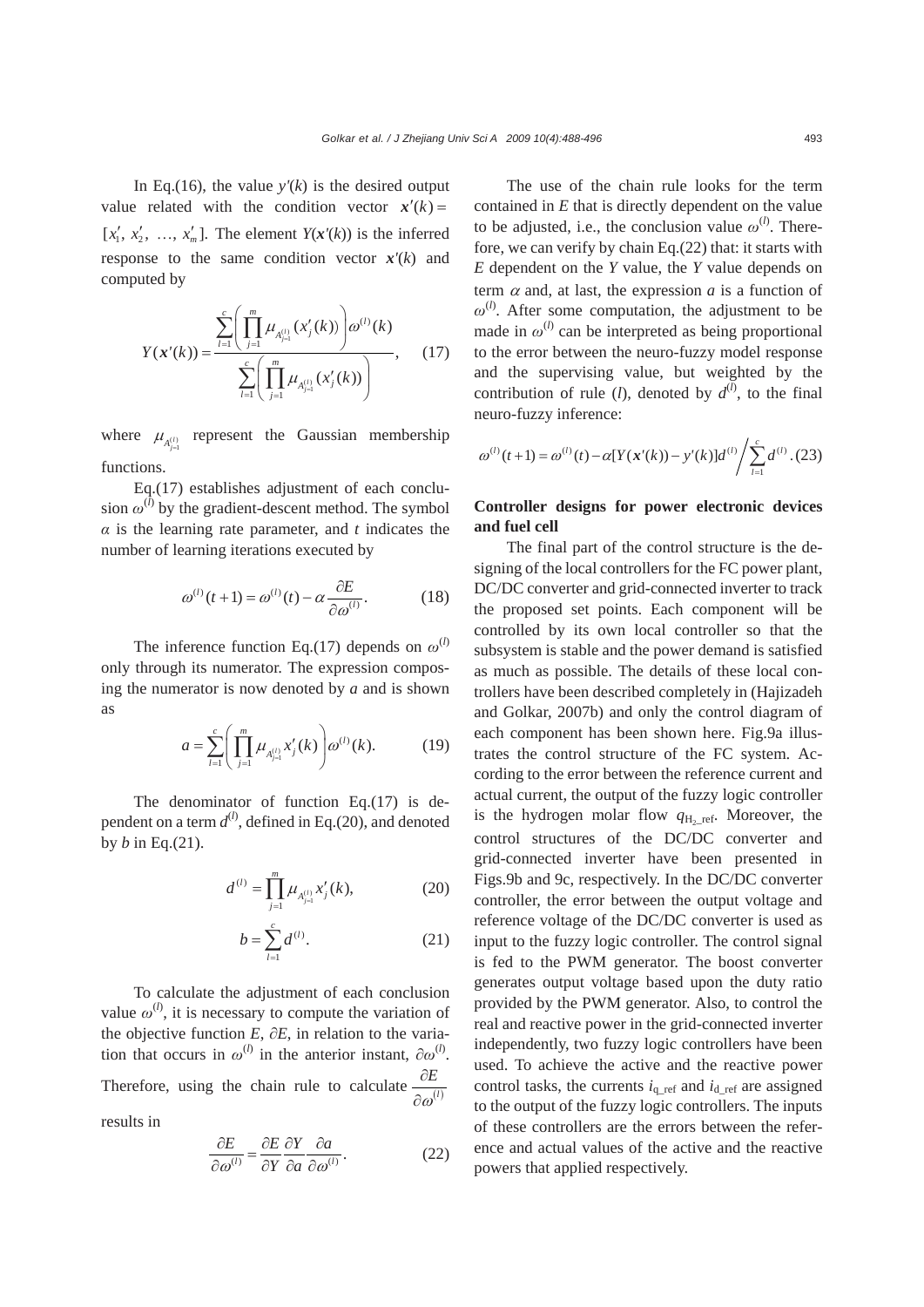

**Fig.9 Fuzzy logic controller for the fuel cell (a), DC/DC converter (b), and DC/AC converter (c)** 

(c)

control

 $\sum_{i_b}$ 

## SIMULATION AND DISCUSSION

A simulation model of the HDG system, as explained in Section 2, was built in Matlab/Simulink to validate the effectiveness of the proposed control strategy. The SOFC system operates in parallel with a battery bank connected to the DC bus via two DC/DC converters. The battery bank serves as a shortduration power source to meet the load demand that cannot be met by the FC system, particularly during transient- or peak-demand periods. The system was tested under operating conditions to investigate its power management between power sources and to deliver active and reactive powers to the grid. The SOFC system parameters in this study are given in Table 1. The power conditioning unit parameters (including DC/DC and DC/AC converters) and battery system specifications (Hajizadeh and Golkar, 2007a; 2007b) are given in Tables 2 and 3, respectively.

|  |  |  |  |  |  | Table 1 Fuel cell system model parameters |
|--|--|--|--|--|--|-------------------------------------------|
|--|--|--|--|--|--|-------------------------------------------|

| Parameter                                       | Value                 |
|-------------------------------------------------|-----------------------|
| Faraday's constant, $F$ (C/kmol)                | 96484600              |
| Hydrogen time constant, $t_{\text{H}_2}$ (s)    | 26.1                  |
| Hydrogen valve molar constant, $K_{\text{H}_2}$ | $8.43\times10^{-4}$   |
| $K_r$ constant $(=\!N_0/(4F))$                  | $9.9497\times10^{-7}$ |
| No-load voltage, $E_0$ (V)                      | 0.6                   |
| Number of cells, $N_0$                          | 384                   |
| Oxygen time constant, $t_{\text{O}_2}$ (s)      | 2.91                  |
| Oxygen valve molar constant, $K_{O_2}$          | $2.52\times10^{-3}$   |
| Fuel cell internal resistance, $r(\Omega)$      | 0.126                 |
| Fuel cell absolute temperature, $T(K)$          | 343                   |
| Universal gas constant, $R(J/(kmol·K))$         | 8314.47               |
| Utilization factor, $U_f$                       | 0.8                   |
| Water time constant, $t_{H,O}(s)$               | 78.3                  |
| Water valve molar constant, $K_{H,O}$           | $2.81\times10^{-4}$   |

|  | Table 2 Power conditioning units parameters |  |  |
|--|---------------------------------------------|--|--|
|--|---------------------------------------------|--|--|

|                                 | o           |
|---------------------------------|-------------|
| DC/AC converter parameter       | Value       |
| Rated voltage                   | 540 V/220 V |
| Rated power (kW)                | 100         |
| Resistance, $R_s$ (m $\Omega$ ) | 0.9         |
| Inductor, $L_s$ (mH)            | 0.01        |
| Frequency, $f_s$ (Hz)           | 50          |
| DC/DC converter parameter       | Value       |
| Rated voltage                   | 200 V/540 V |
| Resistance, $R(\Omega)$         | 2.3         |
| Capacitance, $C(mF)$            | 1.5         |
| Inductor, $L(\mu H)$            | 415         |

|  |  |  | Table 3 Battery model parameters |
|--|--|--|----------------------------------|
|--|--|--|----------------------------------|

| Parameter                           | Value                     |
|-------------------------------------|---------------------------|
| Capacity, $Q_m(A \cdot h)$          | 50                        |
| Number of modules                   | 25                        |
| Rated voltage (V)                   | 308                       |
| Internal resistance, $R_a(\Omega)$  | $0.015\times(100\pm25)\%$ |
| Terminal resistance, $R_h(\Omega)$  | $0.015\times(100\pm25)\%$ |
| Incipient capacitance, $C_i$ (F)    | 3                         |
| Polarization capacitance, $C_p$ (F) | 3                         |
| Minimum state of charge (%)         | 65                        |
| Maximum state of charge (%)         | 80                        |

The profile of active power demand (Fig.10) has a significant effect on determining the power management strategy. It is a good representation of transient states and it has a periodic property. Also, the reference value of reactive power was set as 35 kV·A for this case study. The output power of the FC system was limited to 50 kW, and the battery bank system can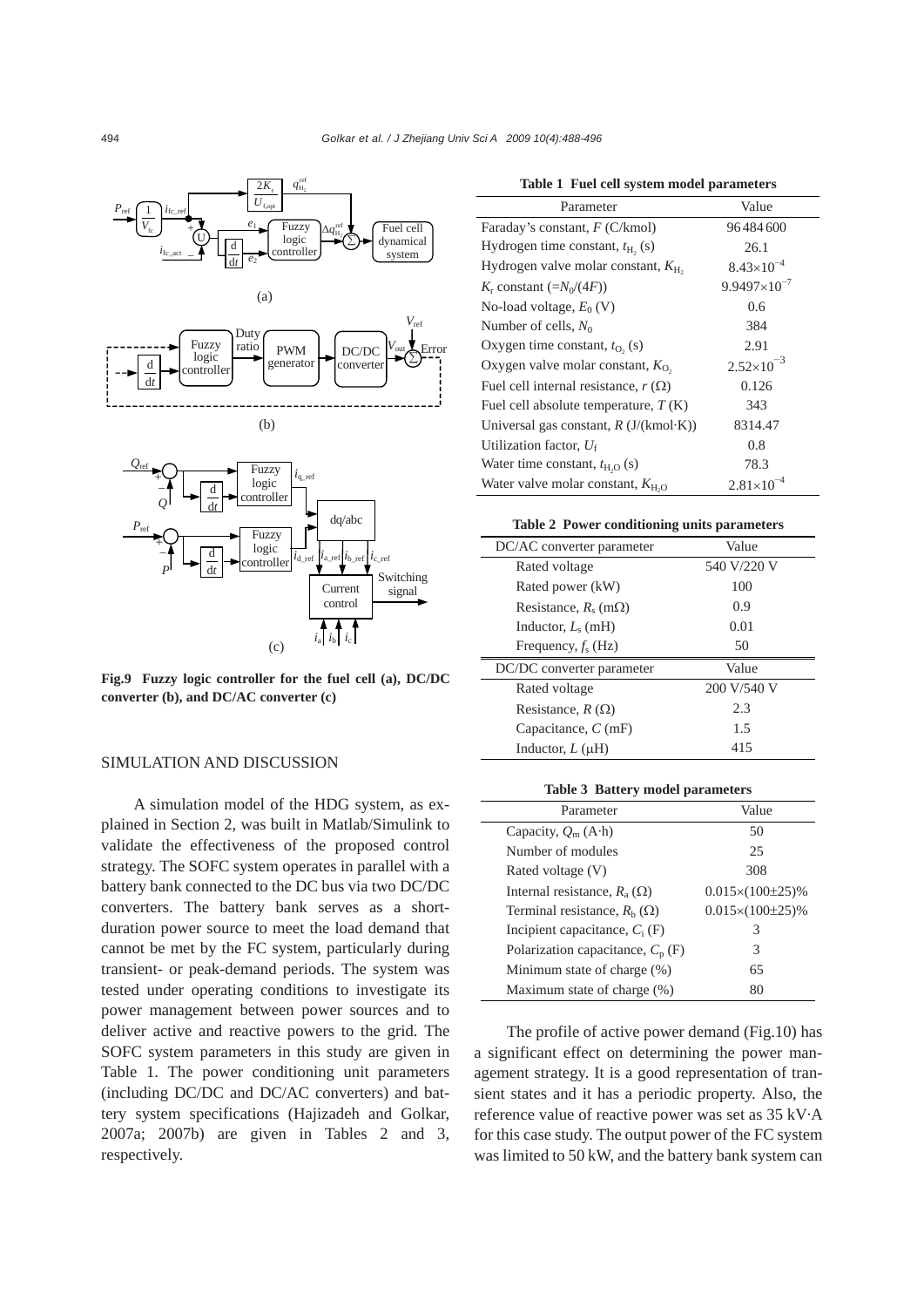sustain an extra load of 25 kW for 100 s during peak demand periods. The inverter was assumed to have an input of 200 V DC and an output of 220 V AC. In the DC/AC inverter, fuzzy controllers were used to control the reactive power and active power to adjust the modulation index and phase angle according to the load power variations. Simulation results were obtained for the time interval between 0 and 250 s. Fig.11a shows the FC power that changes around the power of 30 kW. In this case, as shown in Fig.6, the maximum efficiency of the FC system is satisfied. The battery power is shown in Fig.11b. As illustrated, the battery power is negative when the FC power is bigger than the load power. While the power demand

is increasing, the FC power is raised smoothly, and the rest of the load power is provided by battery. From Figs.11a and 11b, it is evident that the FC system and battery bank share this load requirement.

Fig.12a shows the variation of the battery bank current between negative (charging) and positive (discharging) values according to the required load demand. Moreover, the battery bank voltage is affected by the load conditions, as seen in Fig.12b. If the power produced by the FC is more than the required power of the load, the extra power of the FC is used to charge the battery, and the battery SOC goes high. The results show that the SOC can be maintained at a reasonable level, as seen in Fig.12c.



**Fig.11 Variation of fuel cell system output power (a) and battery bank output power (b)** 



**Fig.12 (a) Variation of battery bank charging and discharging current according to the load profile; (b) Variation of battery bank output voltage; (c) Variation of battery bank state of charge**